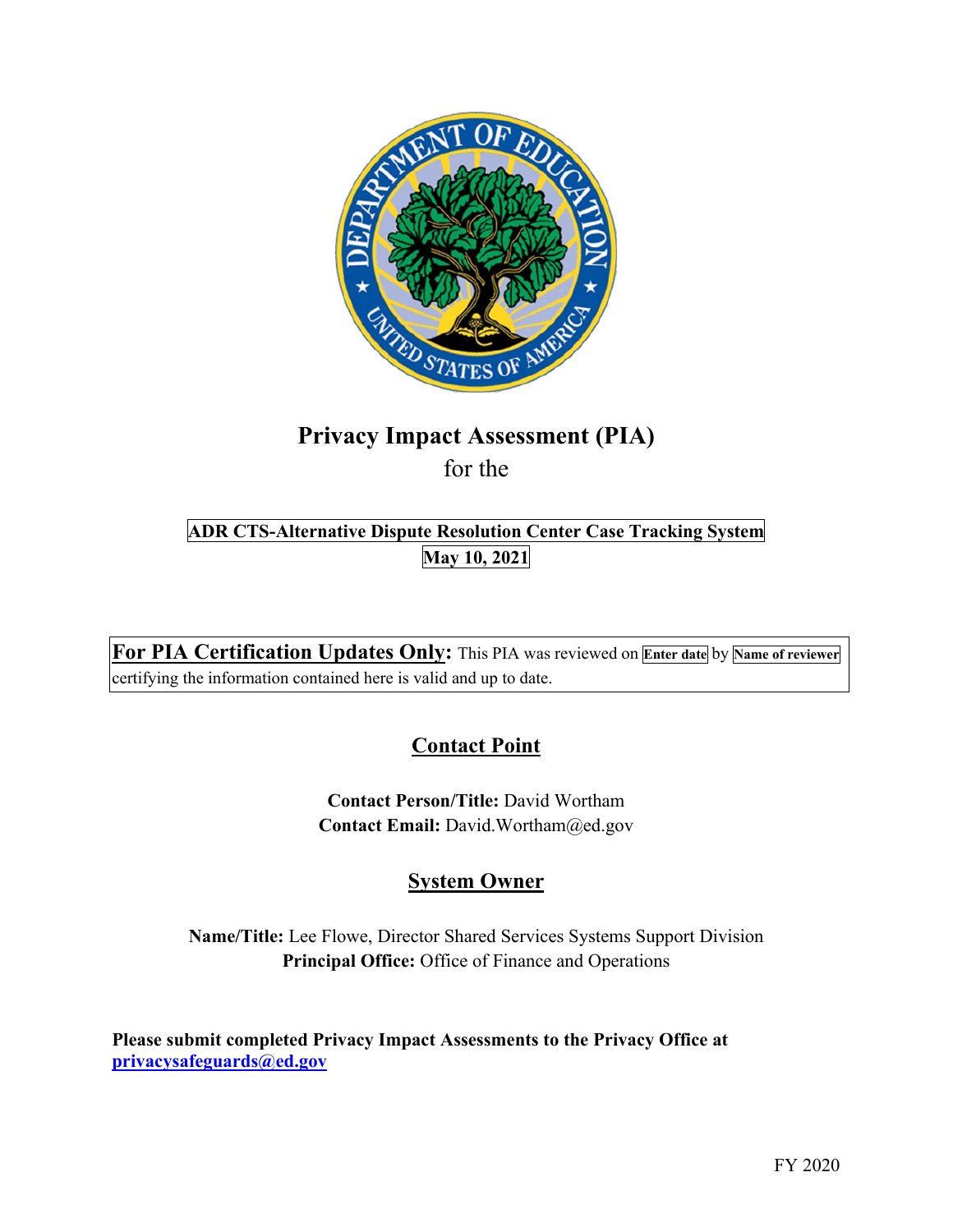*Please complete this Privacy Impact Assessment (PIA) on how personally identifiable information (PII) is collected, stored, protected, shared, and managed electronically by your system. You may wish to consult with your ISSO in completing this document. If a question does not apply to your system, please answer with N/A.* 

#### **1. Introduction**

or purpose for the system. **1.1.** Describe the system including the name, acronym, and a brief description of the program

or purpose for the system.<br>The Electronic Case Management Platform (ECAMP) was developed to support the Office of Finance and Operations (OFO) strategy of streamlining information (Department) goal of IT modernization, standardize the use of IT shared services, and Technologies, Inc. (formerly MicroPact), a cloud service provider (CSP). technology (IT) operations to better align with the Department of Education's reduce the overall cybersecurity footprint. The ECAMP will combine separate case management systems or modules, each with separate small contracts with Tyler

The Alternative Dispute Resolution (ADR) Center is a forum for informal problem resolution before there is a need for an employee to file a formal grievance or complaint. If an employee has any complaint concerning any matter related to their employment, the employee is authorized to have the complaint addressed informally by the ADR Center.

 is a configurable data tracking and management platform for case management (CM) process management system (BPMS) based configurations (process templates) focused either an Oracle database or Microsoft structured query language (SQL) server database. The ADR Center Case Tracking System (ADR CTS) is a web-based application that is platform-independent of other user operating systems (i.e., iOS, Windows). ADR CTS is supported via a Software-as-a-Service (SaaS) platform, known as Entellitrak. Entellitrak and business process management (BPM). It provides pre-built, executable business on a particular process domain or a vertical industry sector and supports storing data in ADR CTS is accessed via a web-based interface, utilizing a role-based security and access model. The system provides administration and tracking information to the Department.

 The purpose of the ADR CTS is to collect, use, maintain, and review information related Opportunity (EEO) complaint referrals. To properly manage cases, the ADR Center ensures that the ADR Center Intake Form that is provided by the employee is complete and loaded to into the ADR CTS. to informal grievances (administrative and negotiated) and Equal Employment and loaded to into the ADR CTS.<br>Fiscal Year 2020 Privacy Impact Assessment -Page 1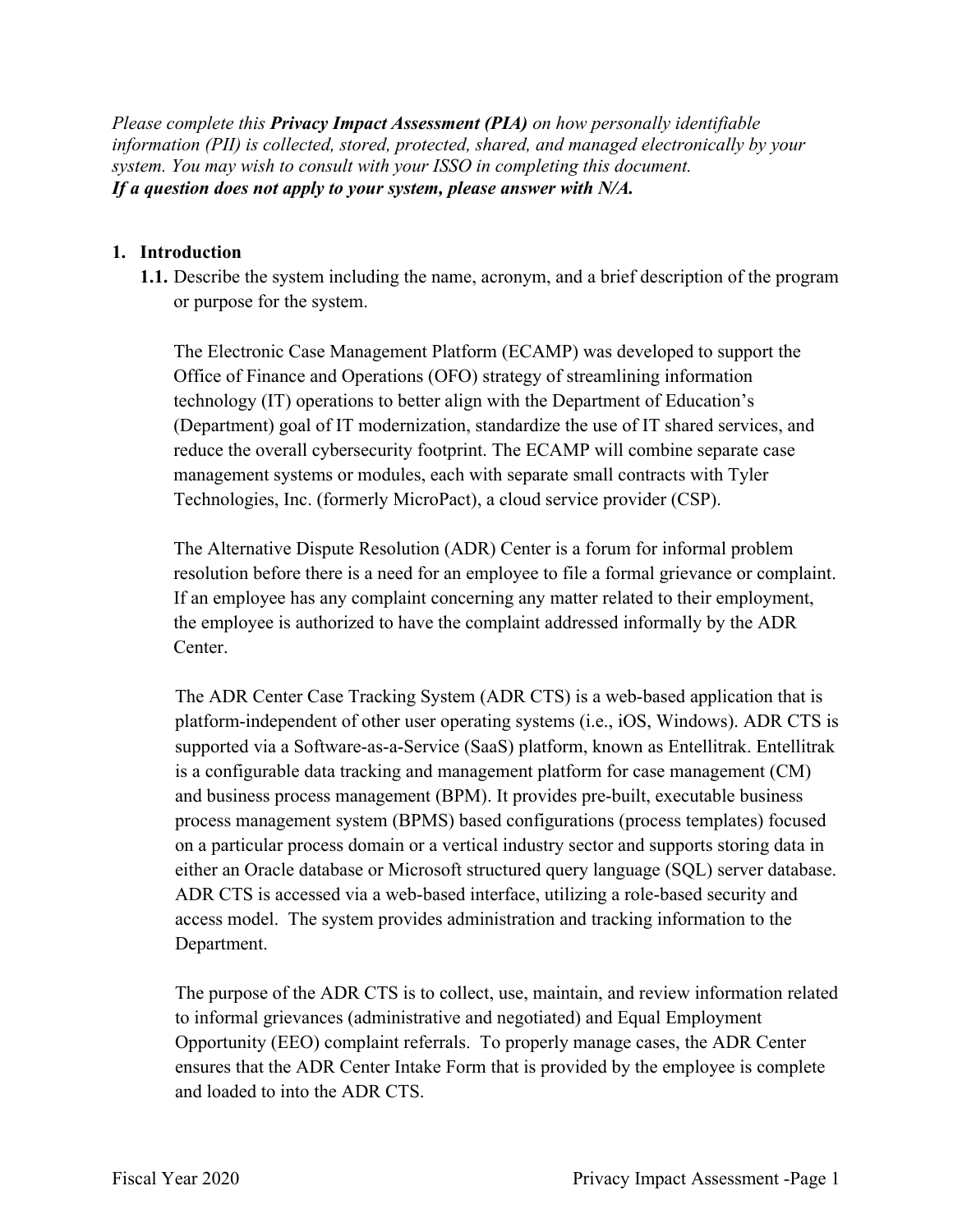In addition to storing case information, the ADR CTS tracks metrics on the total number established deadlines. In addition to tracking the timeliness of each case, the ADR CTS employees and applicants elect to use during the ADR Center process. of ADR Center contacts and provides reporting statistics on the timeliness of case processing. The system manages case timeliness to ensure regulatory compliance with identifies the specific ADR technique (mediation, facilitation, and conflict coaching)

 automatically assigned tracking number. Quarterly, the ADR CTS generates reports that analyze the overall operation of the ADR Center process. A typical ADR CTS report Equal Employment Opportunity (EEO) complaint referrals, provides data on the number of cases assigned to each ADR Center staff member, provides the status of those cases (open or closed) assigned, provides the location (headquarters or regional office) of the employee or applicant, and provides the ADR technique used for each assigned case. These reports are provided to the Department's senior management officials. The ADR CTS also identifies and tracks all participants in the ADR process, using an identifies the total number of informal grievances (administrative and negotiated) and

**1.2.** Describe the purpose for which the personally identifiable information  $(PII)^{1}$  is collected, used, maintained or shared.

 Information maintained on the ADR CTS is used for several purposes. Information collected through the ADR CTS Intake Form and during the investigation into the grievance. The ADR CTS system is also used to generate reports for senior officials to complaint is collected to support the informal grievance and complaint resolution process prior to proceeding to the Department's formal grievance and complaint processes. Once information is collected and verified by the ADR analyst, the analyst determines which formal Department process would be followed to resolve the provide visibility into the status of disputes at the Department.

 The ADR Center also uses the collected PII to identify and contact case participants. An automatically generated tracking number is used to track ADR Center cases.

 $1$  The term "personally identifiable information" refers to information which can be used to distinguish or trace an individual's identity, such as their name, social security number, biometric records, etc. alone, or when combined with other personal or identifying information which is linked or linkable to a specific individual, such as date and place of birth, mother's maiden name, etc. OMB Circular A-130, page 33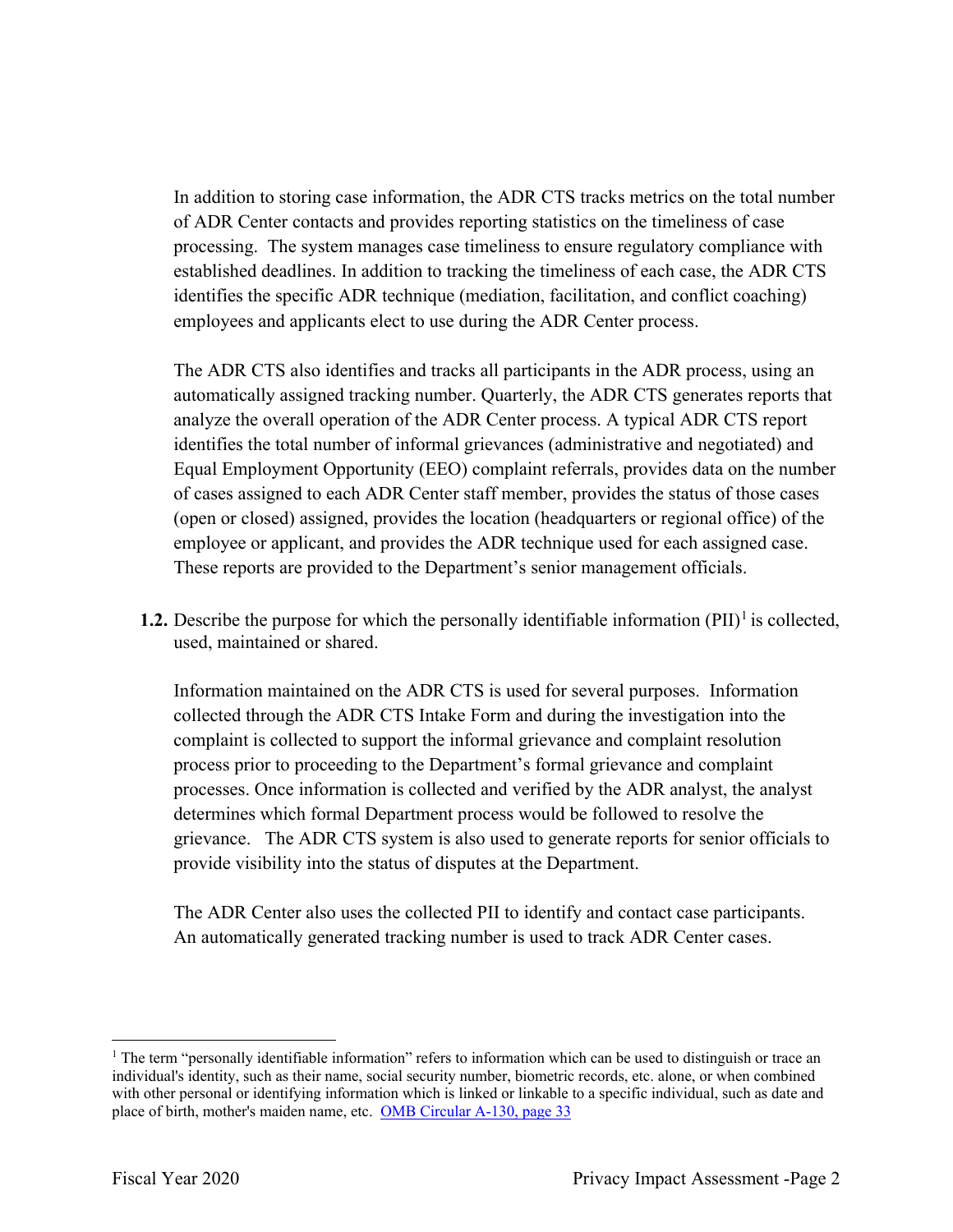**1.3.** Is this a new system, or one that is currently in operation?

#### Currently Operating System

**1.4.** Is this PIA new, or is it updating a previous version?

## New PIA

ADR migrated to the Entellitrak SaaS platform, so a new PIA is required.

**1.5.** Is the system operated by the agency or by a contractor?

Contractor

**1.5.1.** If the system is operated by a contractor, does the contract or other acquisitionrelated documents include privacy requirements?

 $\Box N/A$ 

Yes

# **2. Legal Authorities and Other Requirements**  *If you are unsure of your legal authority, please contact your program attorney.*

 **2.1.** What specific legal authorities and/or agreements permit and regulate the collection and use of data by the system? Please include name and citation of the authority.

 The ADR Center's jurisdiction is limited to matters referred to the office pursuant to statute, regulation, directive, or other internal policy document. The current list of authorities is listed below:

- 1. Title VII of the Civil Rights Act of 1964
- 2. The Equal Pay Act of 1963
- 3. The Age Discrimination in Employment Act of 1967
- 4. Titles I and V of the Americans with Disabilities Act of 1990 (ADA)
- 5. Personnel Manual Instructions (PMI) 771-1 Employee Grievances
- 6. Collective Bargaining Agreement, March 12, 2018

These authorities allow for employees and applicants to informally resolve a wide range of employment disputes, disagreements, or complaints on work-related matters, such as grievances and EEO complaints.

#### **SORN**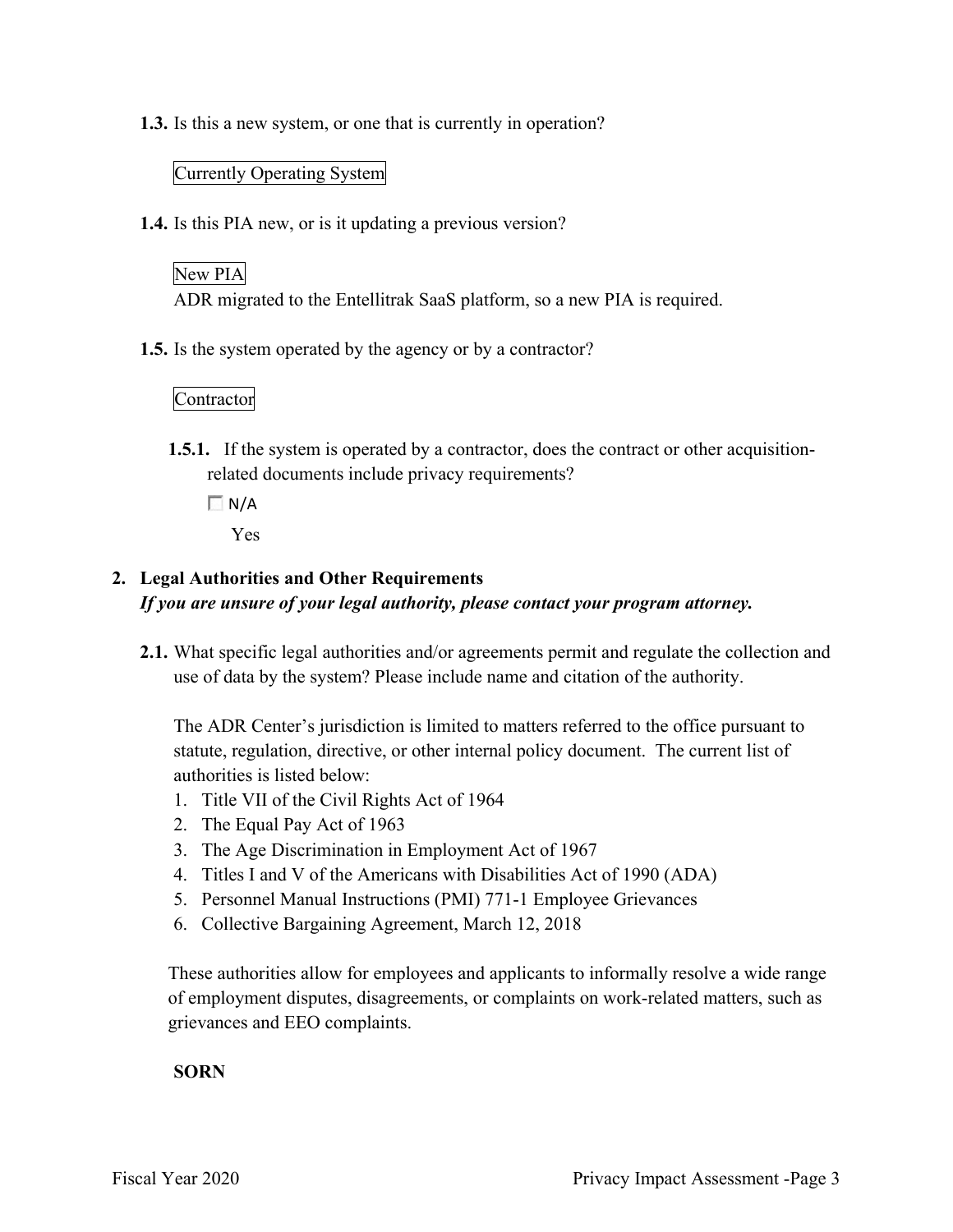**2.2.** Is the information in this system retrieved by an individual's name or personal identifier such as a Social Security number or other identification?<br>Ves

**2.2.1.** If the above answer is **YES,** this system will need to be covered by Privacy Act System of Records Notice(s)  $(SORN(s))$ .<sup>2</sup> Please provide the SORN name, number, Federal Register citation and link, or indicate that a SORN is in progress.

 $\Box$  N/A

The system of records entitled "Alternative Dispute Resolution (ADR) Center Case Tracking System" (18-05-12) was published in the Federal Register on June 4, 1999 (64 FR 30137-30139) and most recently amended on November 9, 2011 (77 FR 67349-67352).

 **2.2.2.** If the above answer is **NO**, explain why a SORN was not necessary. For Department, etc. example, the information is not retrieved by an identifier, the information is not maintained in a system of records, or the information is not maintained by the

 $\overline{M}$  N/A

Click here to enter text.

#### **Records Management**

 **an email to [RMHelp@ed.gov](mailto:RMHelp@ed.gov) If you do not know your records schedule, please consult with your records liaison or send** 

 Administration (NARA) for the records contained in this system? Please provide all **2.3.** What is the records retention schedule approved by National Archives and Records relevant NARA schedule numbers and disposition instructions.

 GENERAL RECORDS SCHEDULE 2.3: Employee Relations Records Temporary. Destroy 3 years after case is closed, but longer disposition is authorized if required for business use.

 timelines in the records disposition schedule? **2.4.** Is the PII contained in this system disposed of appropriately, and in accordance with the

 $2$  A System of Records Notice (SORN) is a formal notice to the public that identifies the purpose for which PII is collected, from whom and what type of PII is collected, how the PII is shared externally (routine uses), and how to access and correct any PII maintained by ED. <https://connected.ed.gov/om/Documents/SORN-Process.pdf>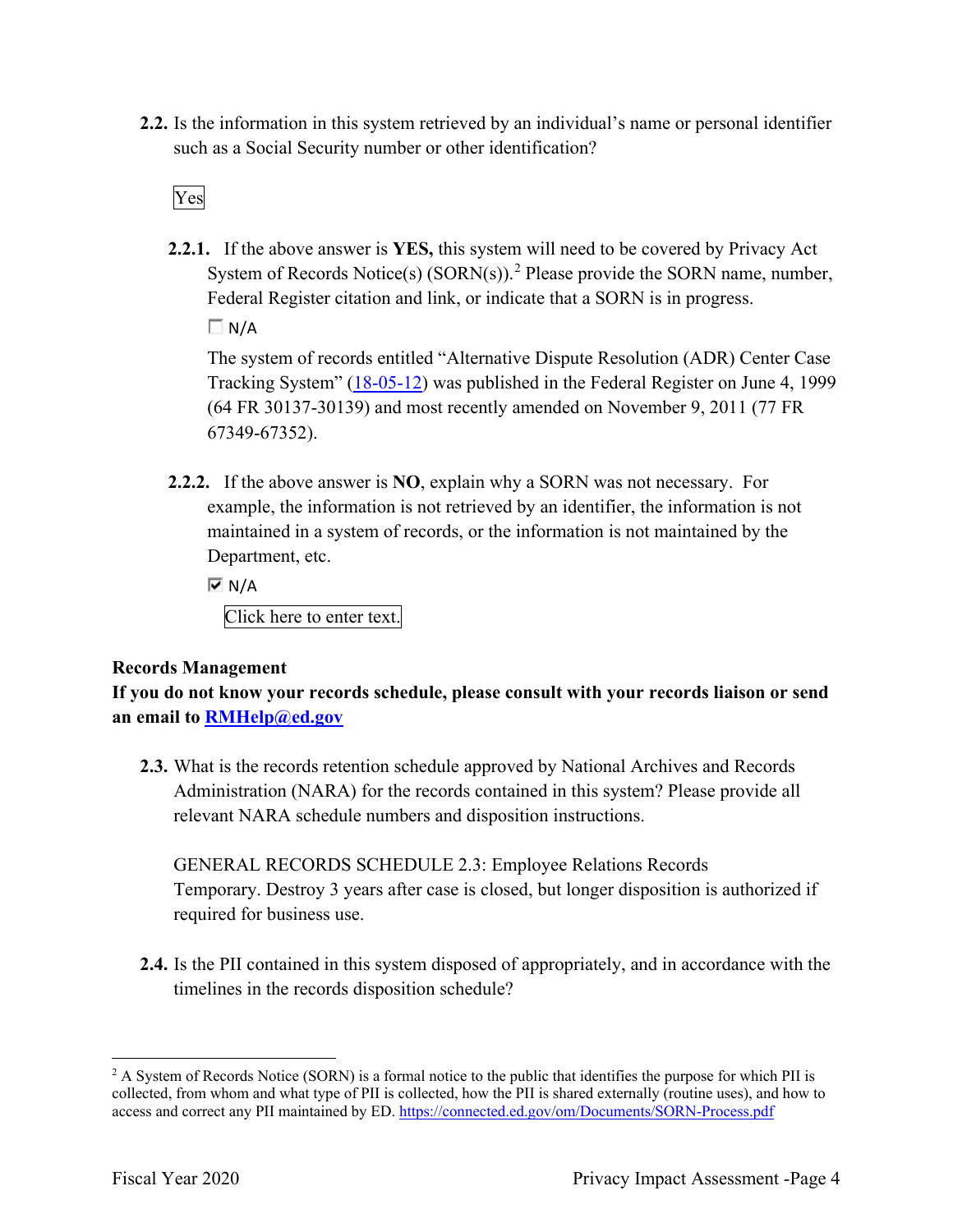#### **3. Characterization and Use of Information**

#### **Collection**

**3.1.** List the specific PII elements (e.g., name, email, address, phone number, date of birth, Social Security, etc.) that the system collects, uses, disseminates, or maintains.

The ADR Center Intake Form collects the following required information:

- • Names and preferred contact method of case participants. This contact information would include telephone numbers, email addresses, and work location.
- Summary of issues surrounding the case.
- The date the ADR Center was contacted.
- The client type:
	- EEO Formal Employee/applicant case at formal stage of EEO process.
	- EEO Informal Employee/applicant case at pre-complaint stage of EEO process.
	- • Educational Outreach Employee seeking some sort of conflict resolution training.
	- Inquiry Employee/applicant seeking information or advice.
	- Pre-Administrative Grievance Employee is a non-bargaining unit employee.
	- Pre-Negotiated Grievance Employee is bargaining unit employee.
	- Unknown Employee/applicant does not fit any of the categories above.
- The name and contact information of the assigned ADR analyst.
- How the client heard about the ADR Center.

 information provided by clients would be letters of reprimand or performance evaluation results. In addition to the elements collected as part of the ADR CTS Intake Form, the ADR CTS contains various types of PII, depending on the case. The ADR CTS Intake Form could also include the PII of individuals other than the complainant who are associated with the case within the summary of issues statement. Additional information could be provided by the client. Examples of additional

 **3.2.** Does the system collect only the minimum amount required to achieve the purpose stated in Question 1.2?<br>Yes

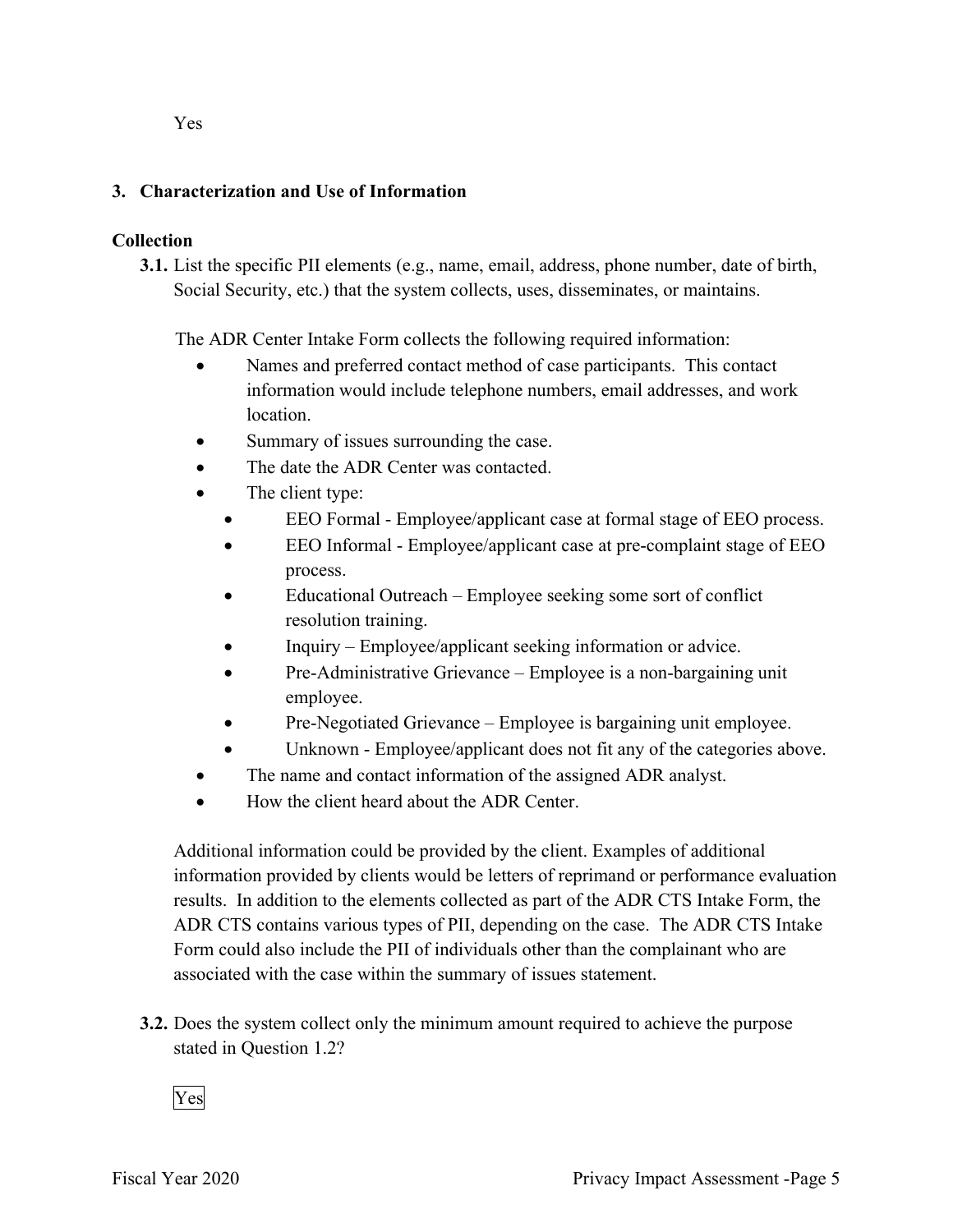grievance and complaint resolution process. In addition, certain case files are maintained to ensure proper record keeping. No information is collected that is not required to ADR CTS collects only the minimum information necessary to administer the program. Contact information is needed to communicate with the parties and conduct the informal achieve this purpose.

**3.3.** What are the sources of PII collected (e.g., individual, school, another agency, commercial sources, etc.)?

ADR CTS PII sources come from clients participating in the ADR Center process.

 **3.4.** How is the PII collected from the stated sources listed in Question 3.3 (e.g., paper form, web page, database, etc.)?

 electronic and paper sources submitted. The PII is manually entered into the ADR CTS The ADR Center staff member assigned a new case collects PII from the client initially via paper or electronic format via the Intake Form. Database collection is from all by the ADR Center staff member assigned to the case.

 **3.5.** How is the PII validated or confirmed to ensure the integrity of the information collected?<sup>3</sup> Is there a frequency at which there are continuous checks to ensure the PII remains valid and accurate?

 client each time the client requests to use alternate contact information. The PII provide the correct information. The client validates PII when they complete and sign the paper or electronic copy of the ADR Center Intake Form. The personal contact information is again validated by the submitted to the application has been vetted by the Department's Human Resources office at the time of hiring. If the participant provides incorrect information, they will not receive expected communications and will likely reach out to the ADR Center to

#### **Use**

**3.6.** Describe how the PII is used to achieve the purpose stated in Question 1.2 above.

 process. In addition, the information is collected to support the informal grievance and The ADR Center uses the PII described above to contact clients of the ADR Center complaint resolution process prior to proceeding to the Department formal grievance and complaint processes. Once information is collected and verified by the ADR analyst, the

 $3$  Examples include restricted form filling, account verification, editing and validating information as it is collected, and communication with the individual whose information it is.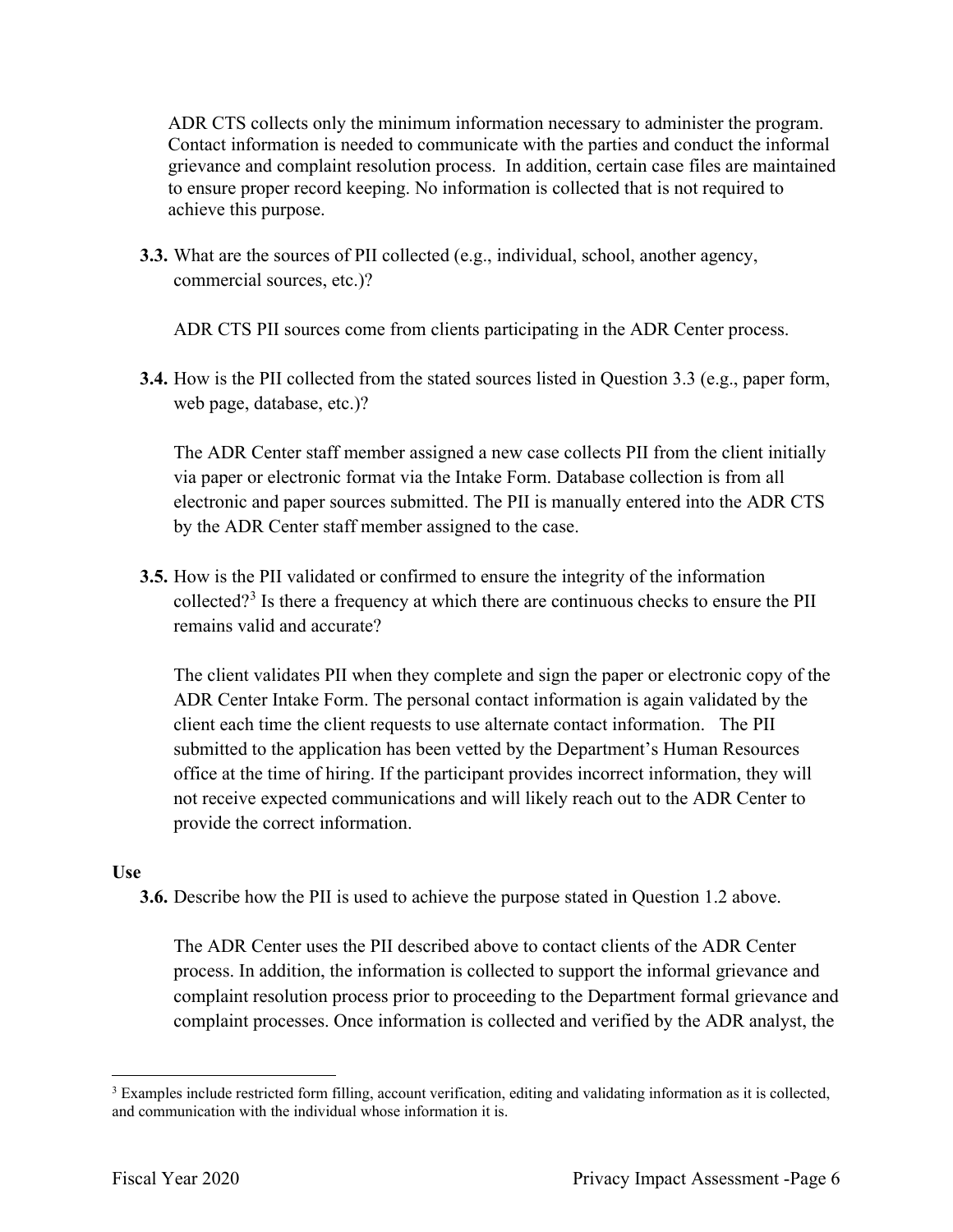analyst determines which formal Department process would be followed to resolve the grievance.

 **3.7.** Is the system using PII for testing/researching new applications or information systems prior to deployment or for training employees?<br>No

 **3.7.1.** If the above answer is **YES,** what controls are in place to minimize the risk and protect the data?

 $\overline{M}$  N/A

Click here to enter text.

#### **Social Security Numbers**

*It is the Department's Policy that, in order to collect Social Security Numbers, the System Owner must state the collection is: 1) authorized by law, 2) necessary for an agency purpose, and 3) there is no reasonable alternative.* 

 **3.8.** Does the system collect Social Security Numbers? Note that if the system maintains Social Security Numbers but does not explicitly collect them, answer 3.8.1 to address the purpose for maintaining them.

No

**3.8.1.** If the above answer is **YES**, explain the purpose for its collection, and how the SSN will be used.

 $\overline{M}$  N/A Click here to enter text.

 **3.8.2.** Specify any alternatives considered in the collection of SSNs and why the alternatives were not selected.

 $\overline{M}$  N/A

Click here to enter text.

- **4. Notice** 
	- its collection (e.g., direct notice, such as a Privacy Act Statement (if applicable) or **4.1.** How does the system provide individuals with notice about the collection of PII prior to public notice, such as a SORN, PIA,)? If notice is not provided, explain why not.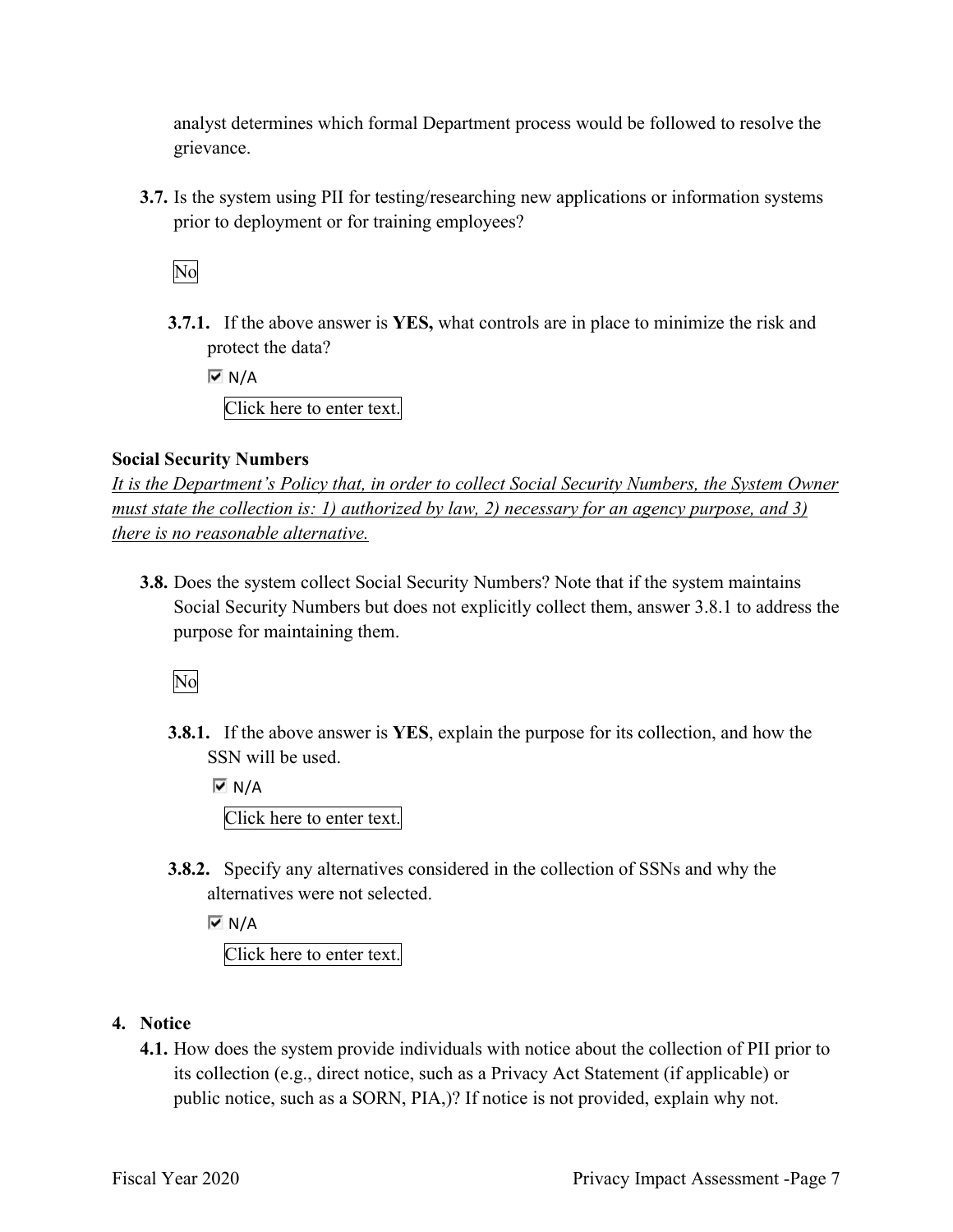complete, they must sign and date the Intake Form indicating they are aware some PII will be collected and the PII provided is correct. This PIA and a SORN are also published at [www.ed.gov/notices,](www.ed.gov/notices) which provides public notice. A Privacy Act statement is provided to users on the Intake Form prior to them entering information into the system. When employees or applicants receive an Intake Form to

**4.2.** Provide the text of the notice or the link to the webpage where the notice is posted if notice is provided other than by SORN or PIA.

 Click here to enter text.  $\overline{M}$  N/A

 **4.3.** What opportunities are available for individuals to consent to uses (including new uses of previously collected PII), decline to provide PII, or opt out of the project?

 Clients are asked to provide their PII on the ADR Center Intake Form. If the client does mandatory to follow the process. not provide the PII or does not sign the Intake Form, the PII is not collected and entered into the ADR CTS. While using the ADR process is voluntary, providing PII is

**4.4.** Is the notice referenced in Question 4.1 reviewed and revised when there are changes in the practice, policy, or activities that affect the PII and privacy to ensure that individuals are aware of and can consent to, where feasible, these changes?

Yes

## **5. Information Sharing and Disclosures**

## **Internal**

 **5.1.** Will PII be shared internally with other ED principal offices? If the answer is **NO**, please skip to Question 5.4.

Yes

 The information could be shared with the Department's General Counsel, Human Resources, Labor Resources, Labor Relations, Employee Relation, Equal Employment Opportunity Service, and Federal Student Aid offices.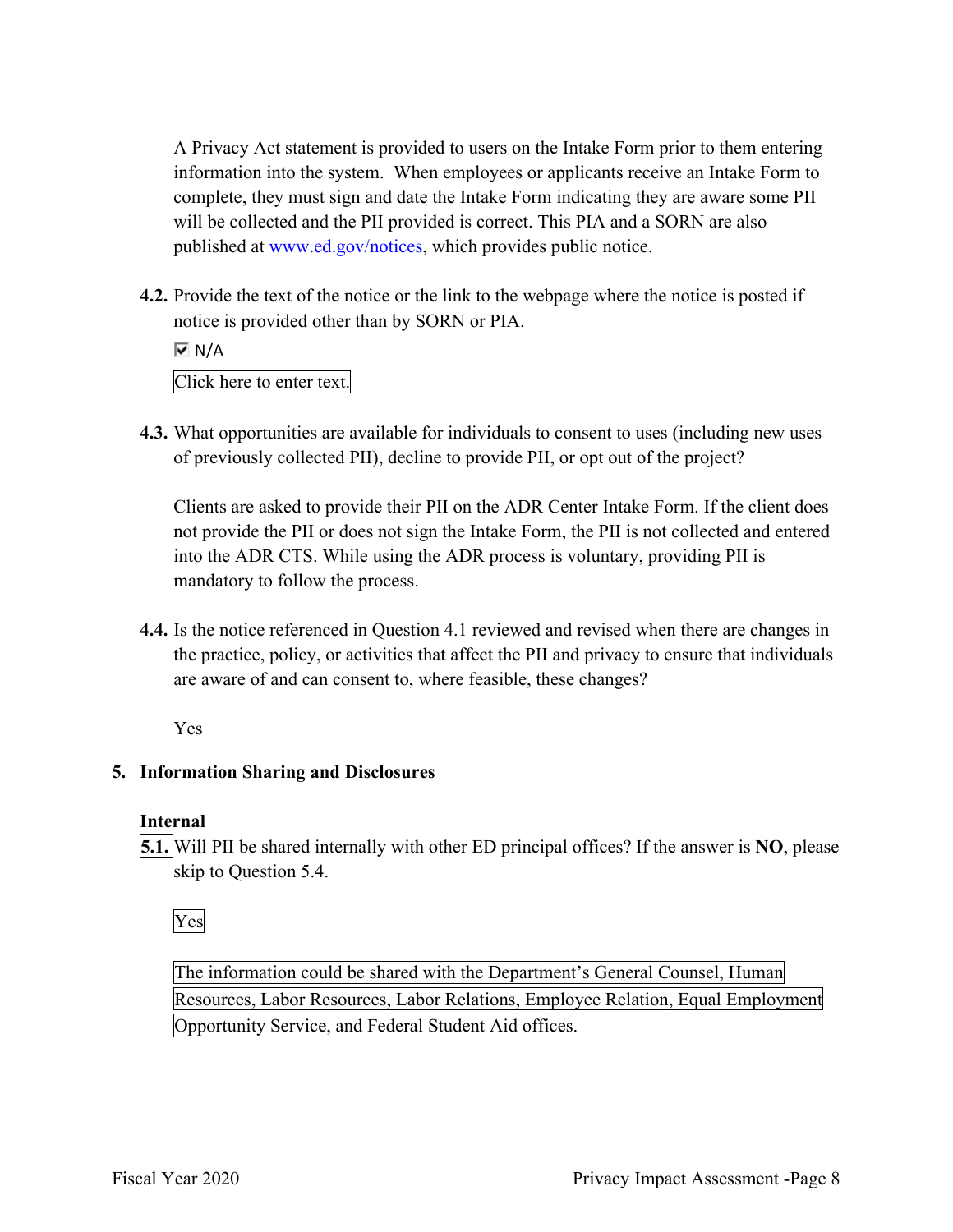**5.2.** What PII will be shared and with whom?

 $\Box N/A$ 

The same PII listed within section 1.2 could be shared with the offices identified in section 5.1.

 **5.3.** What is the purpose for sharing the specified PII with the specified internal organizations?

 $\Box N/A$ 

 and complaint processes. Once information is collected and verified by the ADR analyst, The information is shared with those offices to support the informal grievance and complaint resolution process prior to proceeding to the Department's formal grievance the analyst determines which formal Department process would be followed to resolve the grievance.

#### **External**

 **5.4.** Will the PII contained in the system be shared with external entities (e.g., another agency, school district, the public, etc.)? If the answer is **NO**, please skip to Question 6.1.

No

 **5.5.** What PII will be shared and with whom? List programmatic disclosures only. 4  **Note: If you are sharing Social Security Numbers externally, please specify to whom and for what purpose**.

 $\overline{M}$  N/A

Click here to enter text.

**5.6.** What is the purpose for sharing the PII with the specified external entities?

 $\overline{M}$  N/A

Click here to enter text.

**5.7.** Is the sharing with the external entities authorized?

l **I⊽**N/A

Click here to select.

<sup>&</sup>lt;sup>4</sup> If this information is covered by Privacy Act System of Records Notice (SORN) please list only relevant programmatic disclosures listed under the Routine Uses section.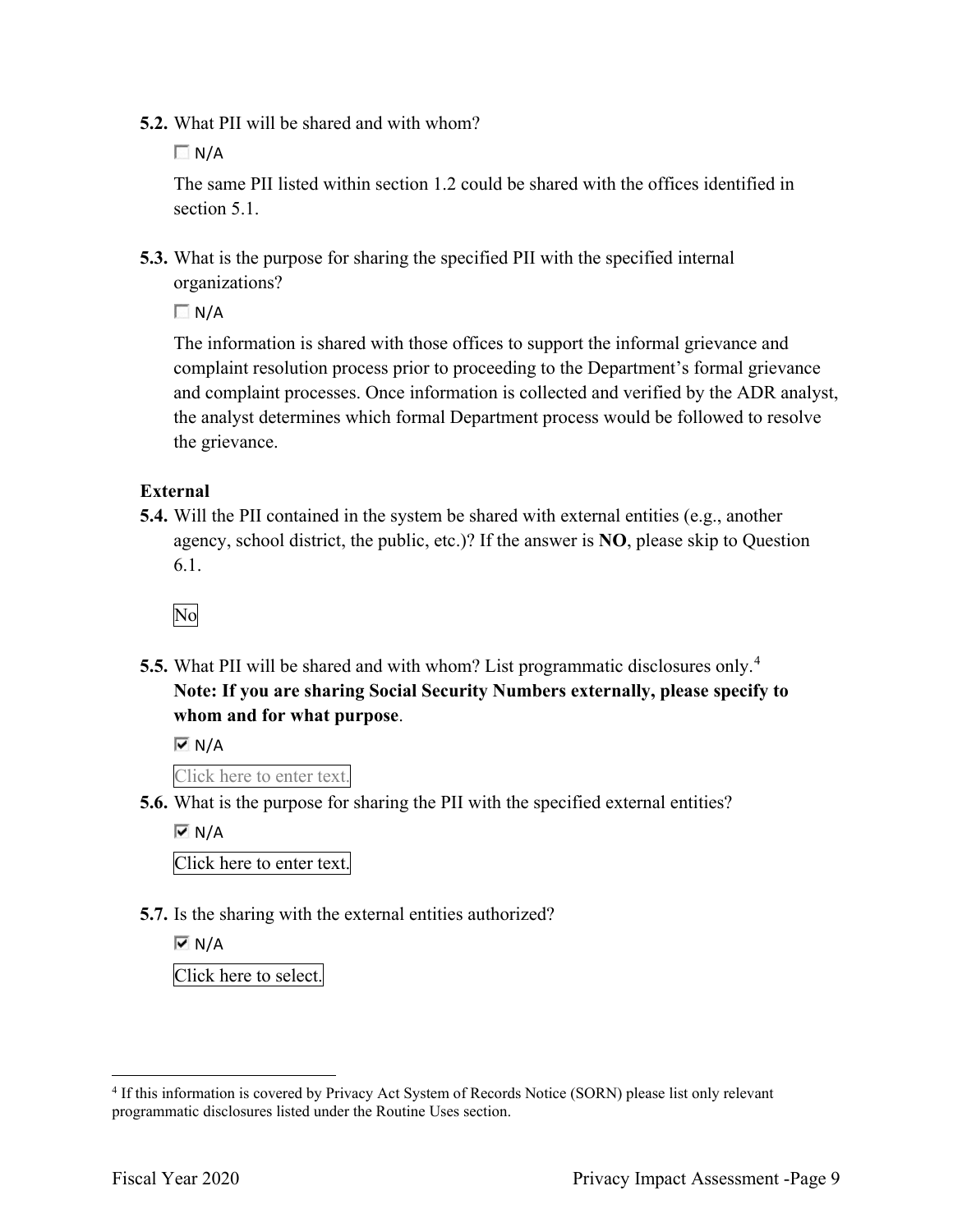**5.8.** Is the system able to provide and retain an account of any disclosures made and make it available upon request?

 $\overline{M}$  N/A

Click here to select.

**5.9.** How is the PII shared with the external entity (e.g., email, computer match, encrypted line, etc.)?

 $\overline{M}$  N/A

Click here to enter text.

**5.10.** Is the sharing pursuant to a Computer Matching Agreement (CMA), Memorandum of Understanding (MOU), or other type of approved sharing agreement with another agency?

 $\overline{M}$  N/A

Click here to select.

**5.11.** Does the project place limitation on re-disclosure?

 $\overline{M}$  N/A

Click here to select.

#### **6. Redress**

**6.1.** What are the procedures that allow individuals to access their own information?

 If an individual wishes to determine whether a record exists about the individual in the is described in the system of records notice. Requests must meet the requirements in the Department's regulations at 34 CFR 5b.5, including proof of identity. system of records, the individual may contact the system manager. The request process

 notice. Requests by an individual for access to a record must meet the requirements in If an individual wishes to gain access to a record in this system, the individual may contact the system manager. The request process is described in the system of records the Department's regulations at 34 CFR 5b.5, including proof of identity.

 **6.2.** What procedures are in place to allow the subject individual to correct inaccurate or erroneous information?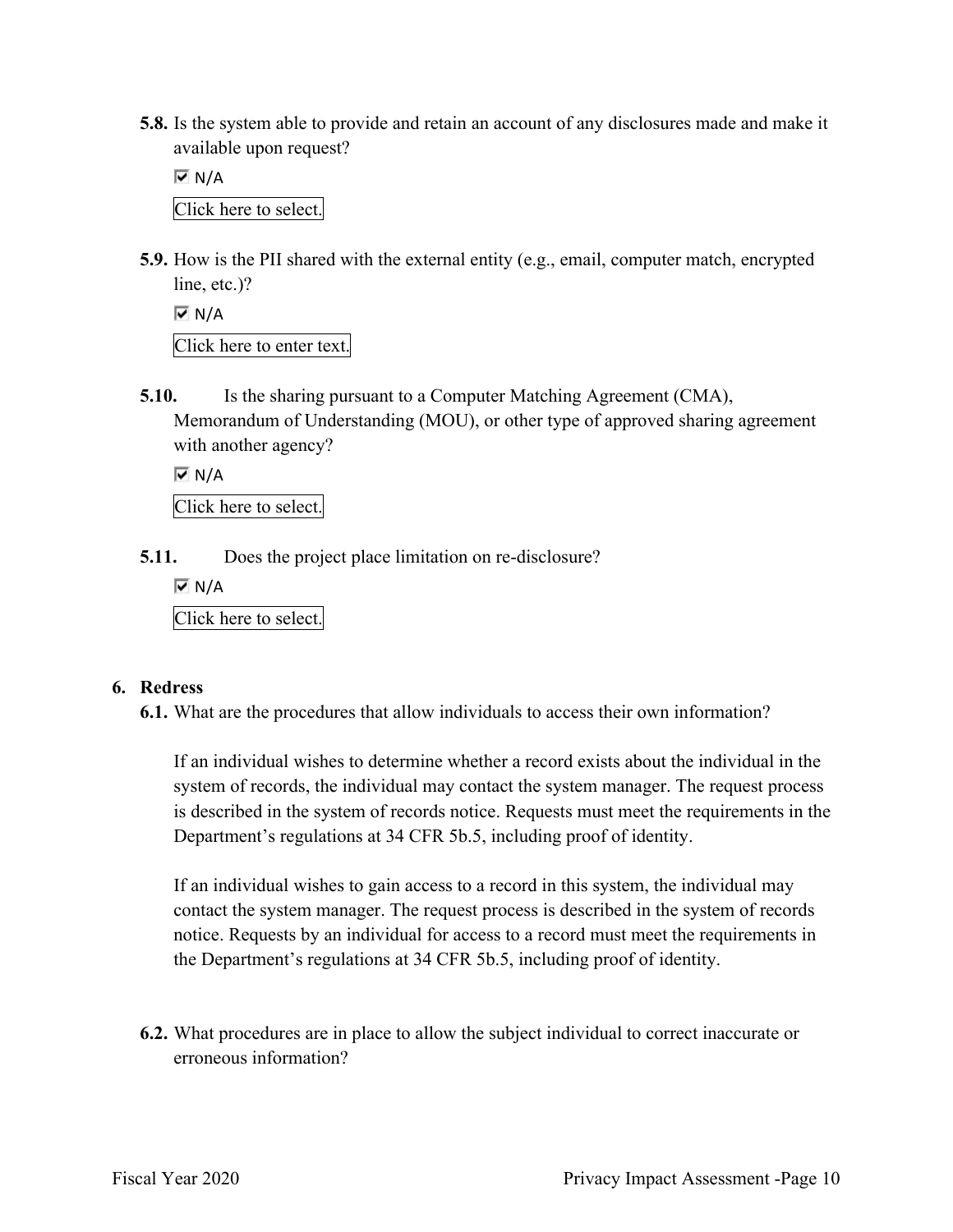If an individual wishes to contest the content of a record in the system of records, the individual may contact the system manager. The request must meet the requirements of the Department's regulations at 34 CFR 5b.7, including proof of identity.

**6.3.** How does the project notify individuals about the procedures for correcting their information?

 provide information and procedures for correcting inaccurate information. Both the SORN and this PIA, as well as the Department's regulations, at 34 CFR 5b7,

#### *7.* **Safeguards**

#### *If you are unsure which safeguards will apply, please consult with your ISSO.*

 **7.1.** Does the principal office work with their CSO/ISSO to build privacy & security into the system and build privacy extensions to the extent feasible?

Yes

## **7.2.**

Is an Authority to Operate (ATO) required?



 This system is one of the six MicroPact/Tyler Federal systems contained within the Electronic Case Management Processing (ECAMP) system, which is in the process of getting an authorization to operate (ATO).

 **7.3.** Under NIST FIPS Pub. 199, what is the security categorization of the system: **Low, Moderate, or High?** 

 $\Box$  N/A

Moderate

 **7.4.** What administrative, technical, and physical safeguards are in place to protect the information?

ADR CTS is hosted outside of the Department's network on a FedRAMP-certified CSP, Tyler Federal. The system is provided as a SaaS and is required to complete routine testing of their environment to ensure the confidentially, integrity, and availability of the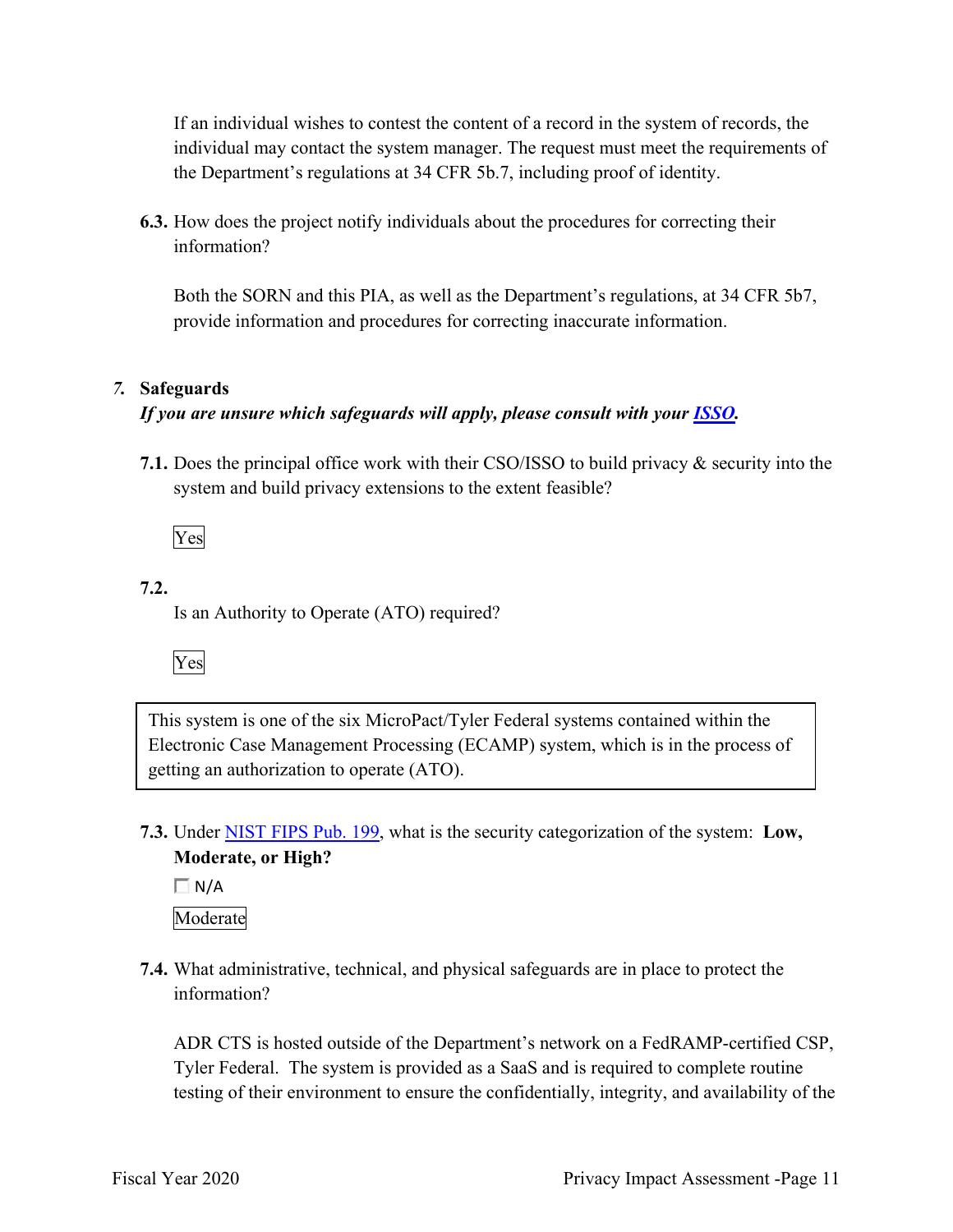over the physical facility where the system is located in adherence with FedRAMP information in the system and services provided. The CSP enforces security controls standards.

firewall is in place which allows only specific trusted connections to access the data. firewall is in place which allows only specific trusted connections to access the data. ADR CTS has an ATO in place and complies with all National Institute of Standards and Technology (NIST) standards. ADR CTS utilizes role-based authentication to ensure only authorized users can access information, and they can only access the information needed to perform their duties. Authentication to the server is permitted only over secure, encrypted connections. A

Physical safeguards for the data centers are detailed within the system security plan and are assessed as part of the FedRAMP assessment. Tyler Federal does not consume, process, or view the customers' data; no hard copies are made.

 mechanisms are in place. There is role-based access control within the application. MicroPact/Tyler Federal does not access customer production applications without specific approval from the system owner (possibly for troubleshooting purposes). The customer manages application-level access and accounts. Multiple layers of cryptographic

 **7.5.** Is the information in the system appropriately secured in accordance with the IT security requirements and procedures as required by Federal law and policy?



**7.6.** Has a risk assessment been conducted where appropriate security controls to protect against that risk have been identified and implemented?

Yes

 ensure the security controls continue to work properly at safeguarding the PII. **7.7.** Please describe any monitoring, testing or evaluation conducted on a regular basis to

MicroPact/Tyler Federal performs monitoring, testing, and evaluation of their software. MicroPact/Tyler Federal is responsible for ensuring access controls are working as defined in the software.

- • As a part of their continuous monitoring plan, MicroPact/Tyler Federal evaluates and tests a selection of controls internally on a scheduled basis.
- Assessments are conducted annually by MicroPact/Tyler Federal's third-party organization as part of FedRAMP continuous monitoring requirement; results are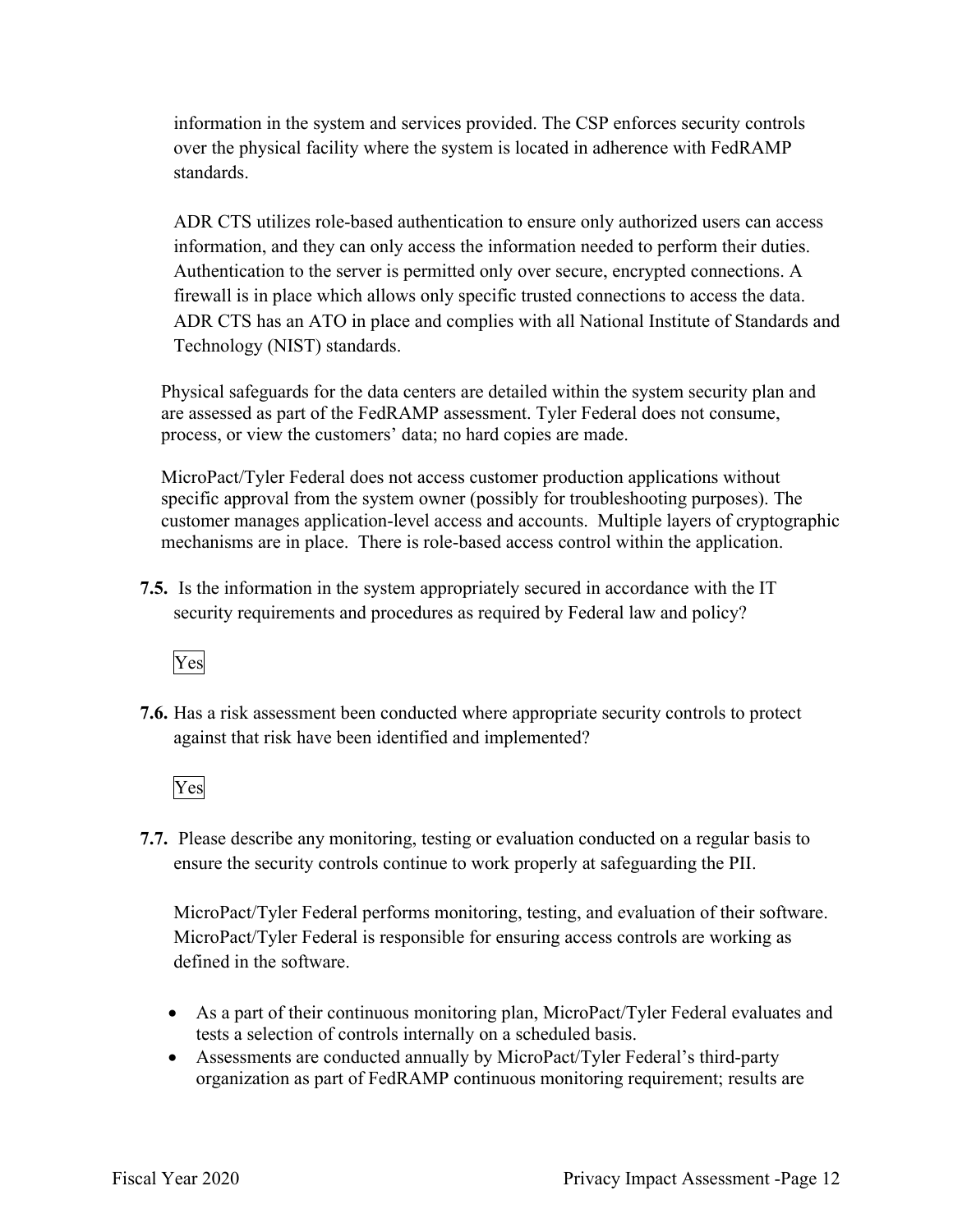reported within the security assessment report. Additionally, MicroPact/Tyler Federal supports multiple customer assessments each year and evaluates those results.

 • Security documentation is reviewed by the Information System Security Officer (ISSO) and the Information System Owner (ISO) at least annually and updated as required by changes to the system, security posture, or security requirements.

 administrative module. MicroPact/Tyler Federal also has a continuous monitoring plan in The system production environment has multiple monitoring tools in place. Infrastructure logs are audited. Application-level audit logs can be run by the customer from the place, which schedules the evaluation/testing of select controls internally.

#### **8. Auditing and Accountability**

 **8.1.** How does the system owner assess and ensure that the PII is used in accordance with stated practices in this PIA?

 The system owner ensures the ADR Administrator completes reviews of audit logs on a regular basis to ensure there is no misuse or malicious activity with the system or data.

 read/write any PII. The ISO also works directly with the Department's privacy office on accurate. Ultimately, the ADR CTS system application(s) undergo yearly OMB Circular Internal Control) assessment, and NIST Special Publication 800-53 system security The system owner periodically reviews audit reports provided by the ADR Administrator regarding information processing and maintains the access control list for who can privacy compliance documentation to ensure all information in this PIA is up to date and A-123, Appendix A (Management's Responsibility for Enterprise Risk Management and control self-assessments.

 **8.2.** Does the system owner continuously monitor and audit the privacy controls to ensure effective implementation?



mitigated? **8.3.** What are the privacy risks associated with this system and how are those risks

mitigated?<br>This PIA details the privacy controls and safeguards implemented for this system in order privacy threats and mitigate the risks to the data. to mitigate privacy risk. These controls and safeguards work to protect the data from